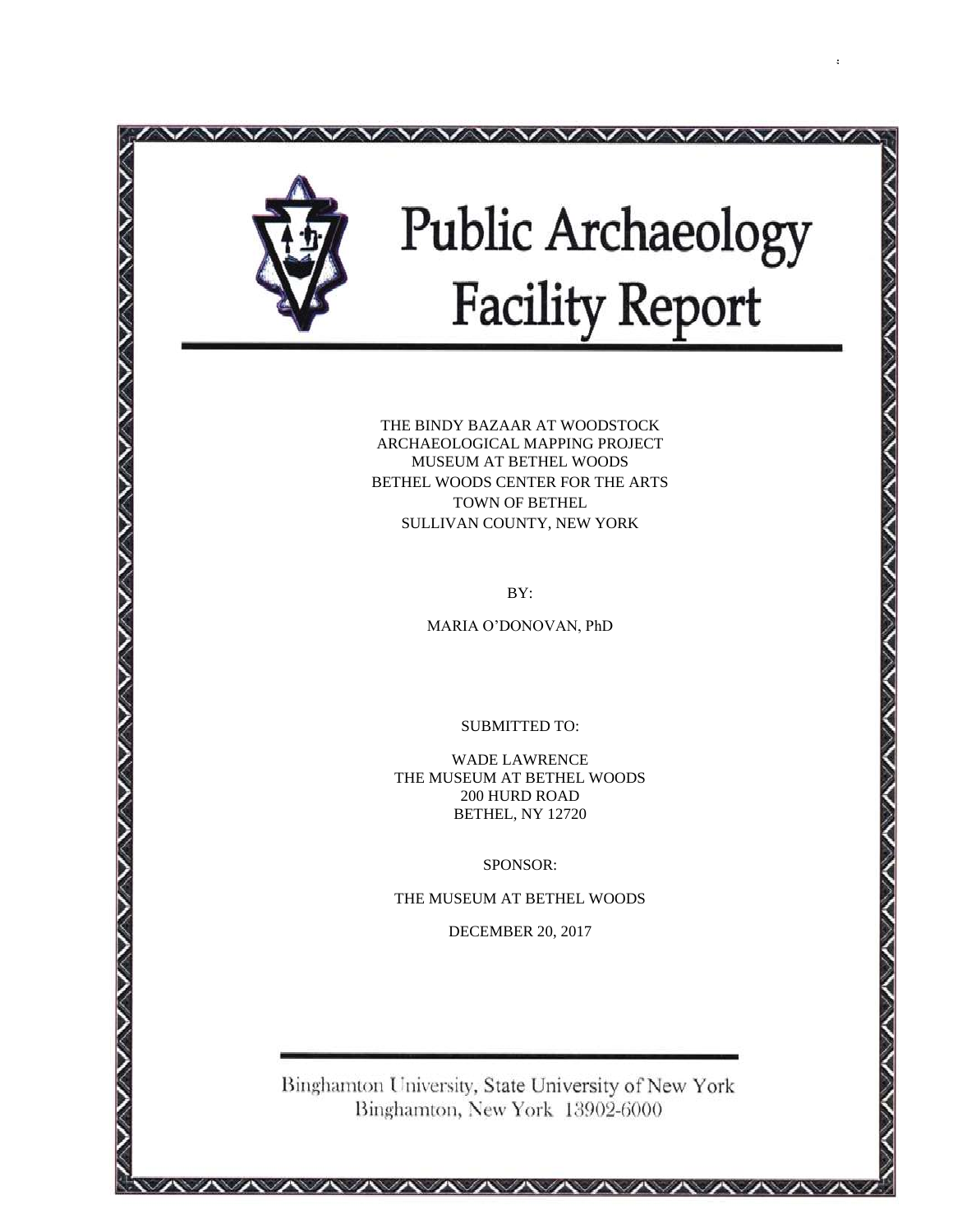# **TABLE OF CONTENTS**

# **List of Figures**

## **List of Photos**

| Photo 4. Cultural feature 6, looking south. This is a pile of stacked rocks that does not seem big enough to be a vendor |  |
|--------------------------------------------------------------------------------------------------------------------------|--|
|                                                                                                                          |  |

# **List of Tables**

|--|--|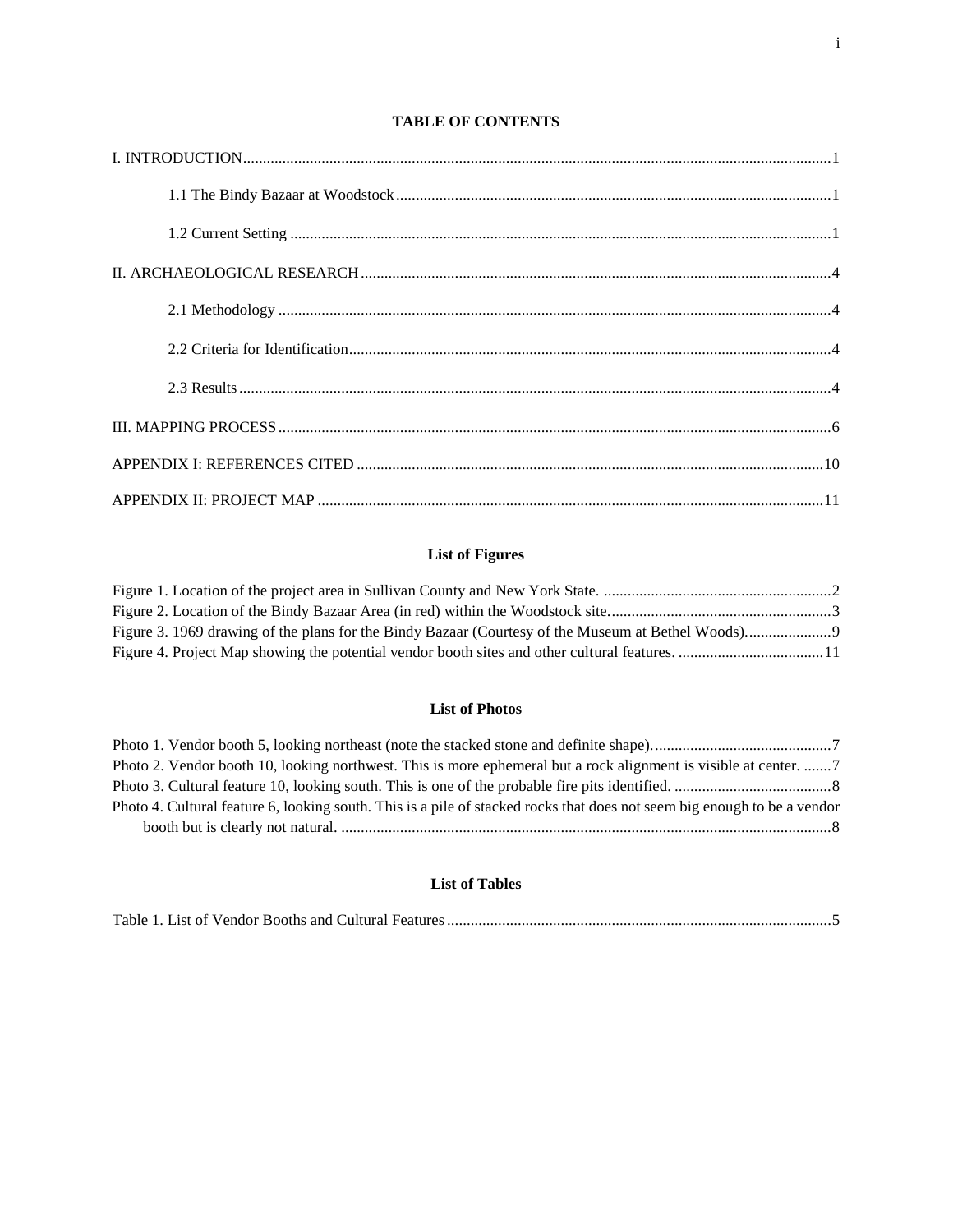# *\_\_\_\_\_\_\_\_\_\_\_\_\_\_\_\_\_\_\_\_\_\_\_\_\_\_\_\_\_\_\_\_\_\_\_\_\_\_\_\_\_\_\_\_\_\_\_\_\_\_\_\_\_\_\_\_\_\_\_\_\_\_\_\_\_\_\_\_\_\_\_\_\_\_\_\_\_\_\_\_\_\_\_\_\_\_***\_\_\_\_\_\_***\_\_\_\_\_\_\_\_\_\_\_* **I. INTRODUCTION**

The Museum at Bethel Woods, Bethel Woods Center for the Arts contracted with the Public Archaeology Facility (PAF) to conduct a surface survey and mapping program. Bethel Woods occupies the site where many feel the 60s reached their zenith – the Woodstock concert site on Yasgur's farm in the Town of Bethel, New York (Figure 1, p. 2). Bethel Woods has developed an approach to the recent past of Woodstock that utilizes this moment in time to focus attention on the larger social and environmental issues of the 1960s counter culture. An on-site museum was instituted in 2008 and the significance of the site of Woodstock was recognized in 2017 when it was placed on the National Register of Historic Places. Museum staff are currently developing a cultural interpretation program for the Bindy Bazaar, which featured vendors and other activities during Woodstock. This interpretive program includes construction of a trail system based on plans from the Woodstock archives. The Public Archaeological Facility (PAF) and Binghamton University graduate student volunteers assisted in the identification and mapping of cultural features in the Bindy Bazaar prior to construction of the trail system. This research was conducted in October and November of 2017 and is detailed in this report.

The fieldwork summarized in this document was performed under the supervision of Dr. Nina M. Versaggi, Director of the Public Archaeology Facility, Binghamton University. Maria O'Donovan served as the project director with Daniel Sieb providing additional project supervision. O'Donovan is the author of this report. Dylan Pelton served as crew chief. Edgar Alarcon, Jesse Pagel, Benjamin Kolb, Jacqueline Thiry and Chelsea Cunico were field crew. Maria Pezzuti performed all related administrative duties.

## **1.1 The Bindy Bazaar at Woodstock**

The Bindy Bazaar is located northwest of the main stage area within the Woodstock site. In 1969, it was an intermediate area between two official campgrounds with trails that served to funnel foot traffic among the venues. Thus, it was an ideal place to locate vendors who could sell or trade items. Woodstock organizers laid out a plan for the Bindy Bazaar that showed approximately 25 rectangular venders booths along defined paths. Photographs of the area indicate that trails were marked with signs, none of which survive on the ground. Vendor booths appeared to have been fairly ad hoc arrangements of natural rock, trees, wood, and other materials (O'Donnell et al. 2015).

#### **1.2 Current Setting**

On the surface, the area of the Bindy Bazaar has not changed much in the nearly 50 years since Woodstock (Figure 2, p. 3). It is still a heavily wooded, gradually sloping hillside. The surface terrain is uneven and interspersed with exposed bedrock and loose, natural rock. This is typical of upland terrain in the Catskill Mountain region. Land surface within the western section of the hill is more undulating and uneven. The woods feature second growth deciduous trees with some evergreens and are relatively open with little shrub undergrowth. The large number of deciduous trees has produced substantial leaf litter that limits surface visibility and obscures several vendor booth locations.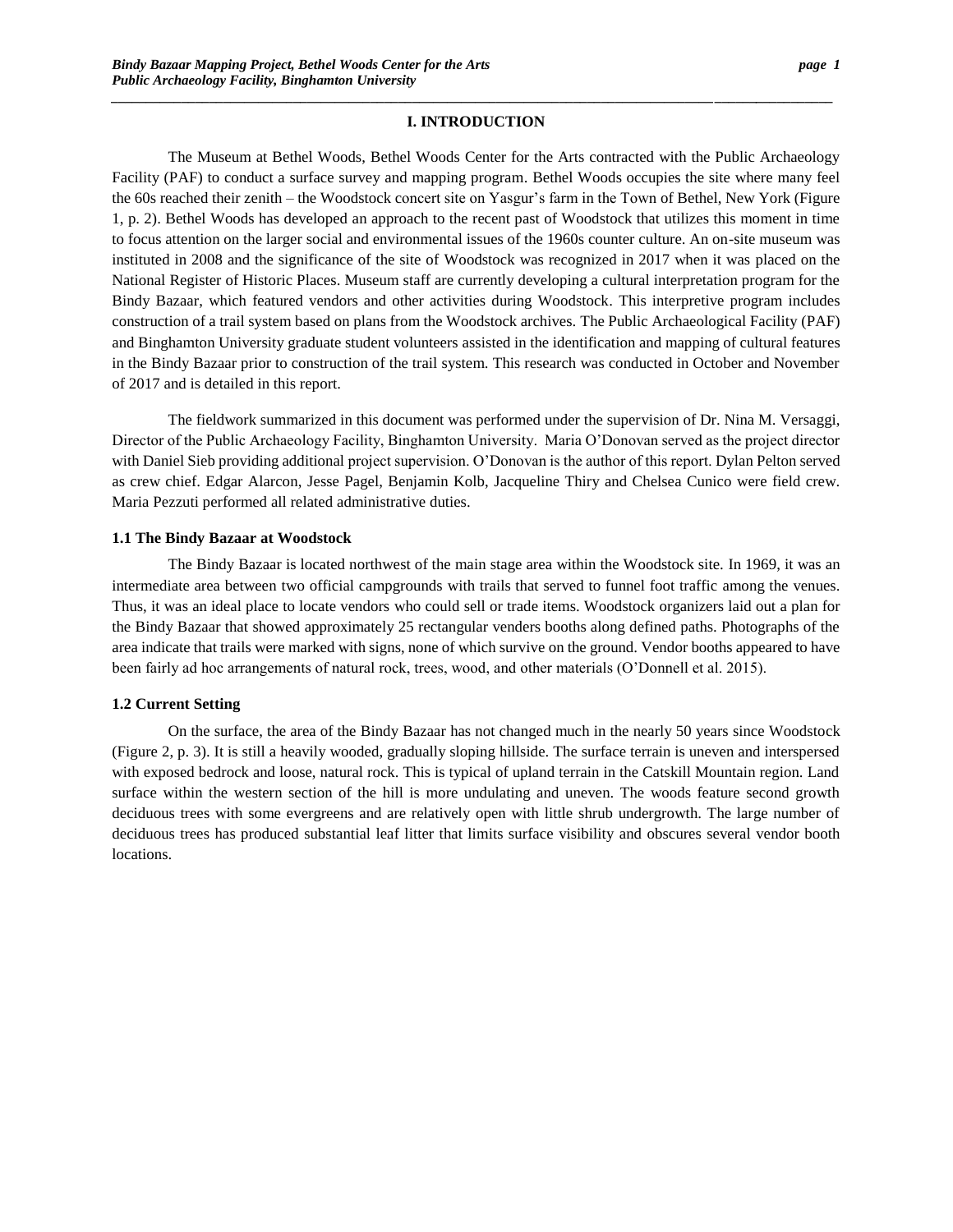

Figure 1. Location of the project area in Sullivan County and New York State.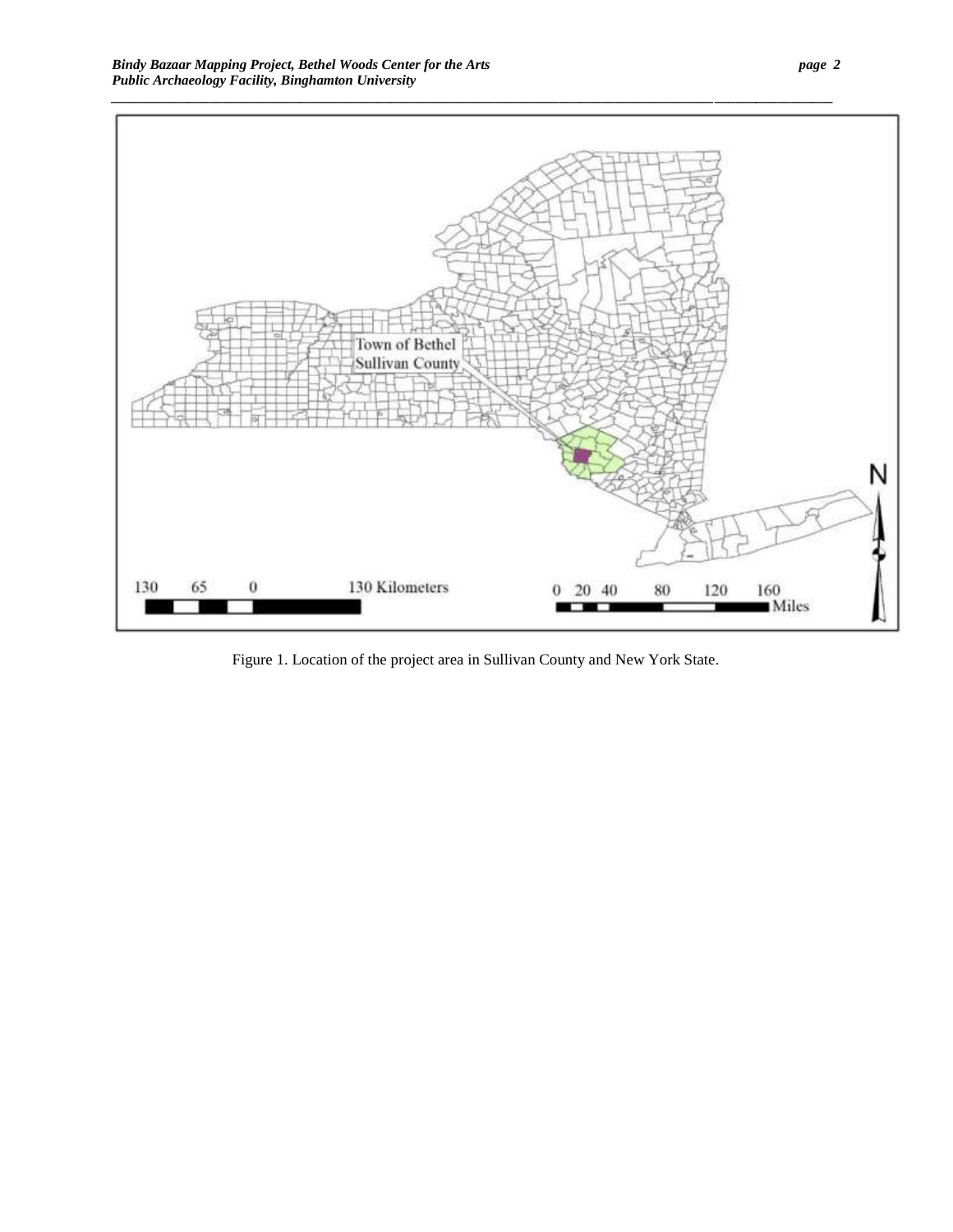

Figure 2. Location of the Bindy Bazaar Area (in red) within the Woodstock site.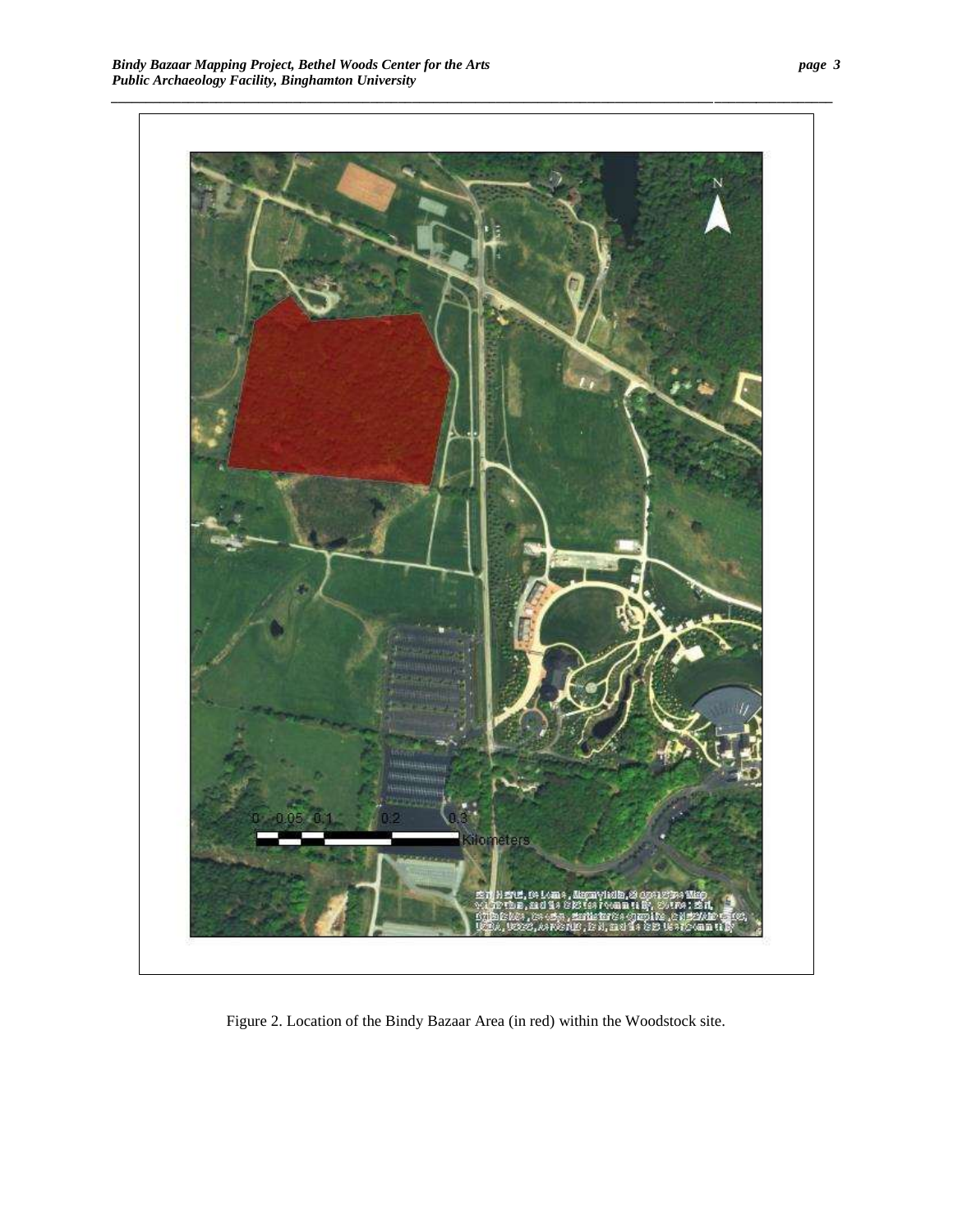# *\_\_\_\_\_\_\_\_\_\_\_\_\_\_\_\_\_\_\_\_\_\_\_\_\_\_\_\_\_\_\_\_\_\_\_\_\_\_\_\_\_\_\_\_\_\_\_\_\_\_\_\_\_\_\_\_\_\_\_\_\_\_\_\_\_\_\_\_\_\_\_\_\_\_\_\_\_\_\_\_\_\_\_\_\_\_***\_\_\_\_\_\_***\_\_\_\_\_\_\_\_\_\_\_* **II. ARCHAEOLOGICAL RESEARCH**

### **2.1 Methodology**

Current goals of the Museum at Bethel Woods for the Bindy Bazaar include recreation of the trail system and interpretive context for this area. This requires identifying and recording the spatial and physical characteristics of the vendor booths and other cultural features related to Woodstock. The most efficient methods to accomplish this task were surface survey to identify cultural features that could then be mapped and recorded.

Surface survey of the Bindy Bazaar area presented several challenges. Soil deposition in this upland area is minimal and bedrock is exposed in several places so it seemed unlikely that any cultural features had been deeply buried in the nearly 50 years since the concert. Leaf litter and other vegetation presented an obstacle to surface visibility. The one detailed photograph of a vendor booth from Woodstock also suggested that these were relatively ephemeral and composed of natural rock. Archaeologists used leaf blowers and rakes to remove surface vegetation as they systematically walked over the Bindy Bazaar area. During the initial stages of this process we began to define criteria for identifying vendor booths to distinguish them from natural surface rock.

#### **2.2 Criteria for Identification**

The criteria we developed for identifying **vendor booths** were relatively straightforward and depended on recognizing cultural patterning. Several of the vendor booths near what appears to have been a main trail intersection were quite visible and had features that clearly indicated human intervention. These had some stacked stones, intersecting alignments, and shapes not created through natural processes. Stacked stones and some degree of cornering or intersection were the primary criteria we relied on in identifying vendor booths. This reduced but did not eliminate ambiguity in feature determinations in the field. Field crews identified some features that were clearly not vendor booths, including potential fire pits, and others that did not seem natural but whose function was unclear. These were labeled as **cultural features**.

All vendor booths and cultural features were labeled and numbered in the field before they were mapped and recorded. Vendor booth designations began with the letters VB and were numbered consecutively, e.g., VB-1, VB-2, etc. Cultural features were labeled with the designation CF. Given the terrain, a global positioning system (GPS), such as a Trimble hand-held device, would have been most efficient for mapping the spatial positions of features. However, GPS technology did not prove to be sufficiently accurate for the purposes of this project and mapping was done with a Sokkia total station. Mapping utilized a systematic reference grid with an arbitrary central datum. Archaeologists also recorded notes on physical characteristics, dimensions, and other relevant characteristics for each feature.

#### **2.3 Results**

Archaeologists recorded 24 potential vendor booths and 13 potential cultural features (Figure 4, p. 11). Interpretation of vendor booths and cultural features was somewhat subjective in this rocky terrain. Potential vendor booths ranged from well-defined examples with some stacked stone (Photo 1, p. 7) to those where there was a somewhat ambiguous alignment (Photo 2, p. 7). Cultural features included at least two fire pits (Photo 3, p. 8), although there were several that appear to primarily be natural concentrations of rock or where a purpose could not be discerned (Photo 4, p. 8). All determinations were based on surface characteristics and it is possible that more detailed cleaning and minor excavation could better define more ambiguous examples. Table 1 summarizes vendor booths and cultural features and provides information on functional interpretations.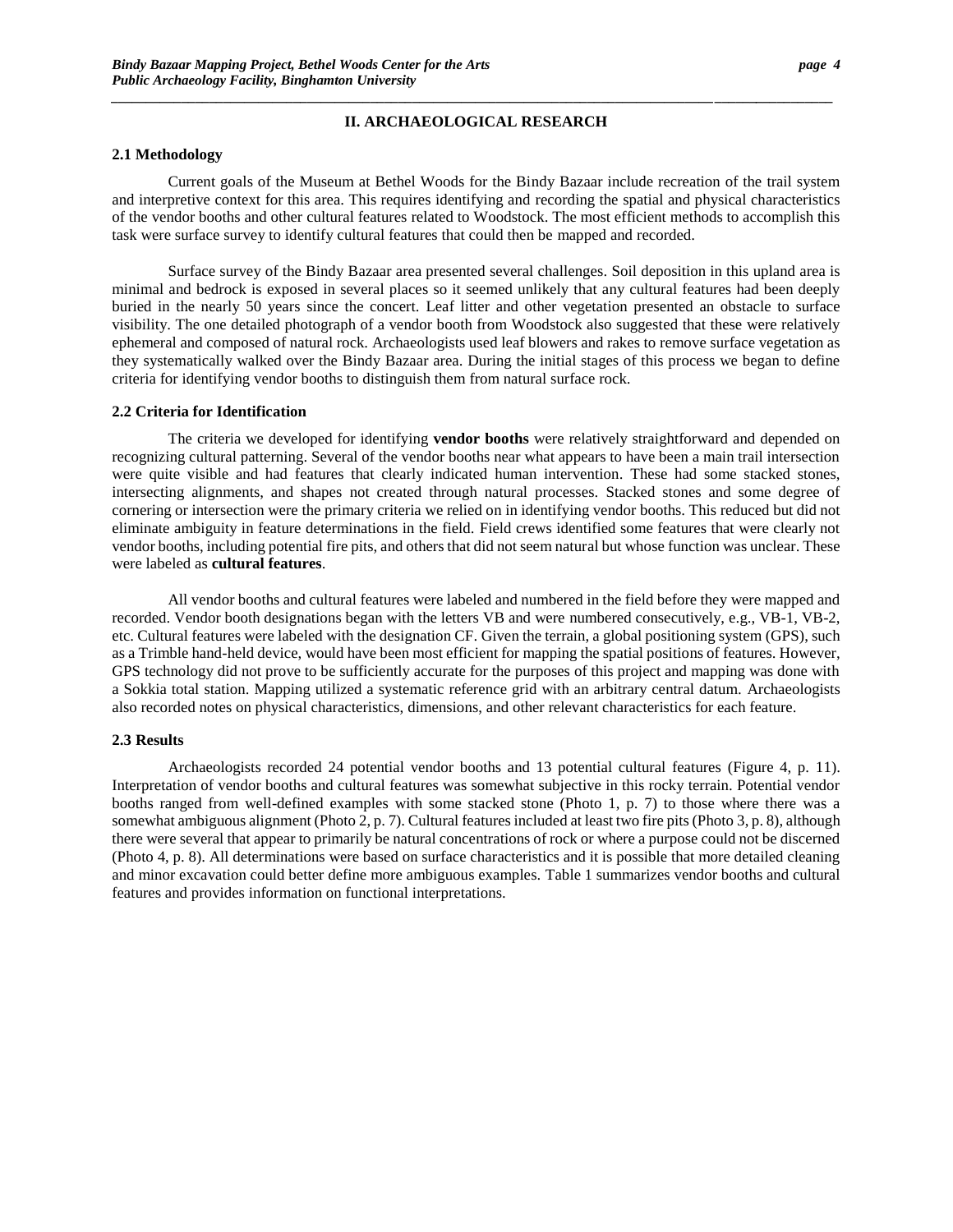| <b>Designation</b> | <b>Description/Comments</b>                           |
|--------------------|-------------------------------------------------------|
| $VB-1$             | Some stacked rock; clearly not natural in shape.      |
| $VB-2$             | Not natural in shape.                                 |
| $VB-3$             | Some stacked stone but quite ephemeral.               |
| $VB-4$             | Stacked stone; single rock alignment.                 |
| $VB-5$             | Stacked stone; odd shape that is definitely cultural. |
| $VB-6$             | Somewhat ephemeral but appears to have                |
|                    | intersecting rock alignments.                         |
| $VB-7$             | Some stacked stone; somewhat V-shaped.                |
| $VB-8$             | Possibly intersecting rock alignments.                |
| $VB-9$             | One definite rock alignment with stacked stone.       |
| $VB-10$            | One definite rock alignment.                          |
| $VB-11$            | Very ambiguous; natural?                              |
| $VB-12$            | Ambiguous; possibly a small rock alignment.           |
| $VB-13$            | One possible rock alignment.                          |
| $VB-14$            | Possibly some stacked stone but most natural;         |
|                    | ephemeral.                                            |
| $VB-15$            | Possibly one rock alignment; ephemeral.               |
| $VB-16$            | Small; possibly some stacked stone but difficult to   |
|                    | distinguish from natural.                             |
| $VB-17$            | Possibly one rock alignment; somewhat ephemeral.      |
| $VB-18$            | Possibly one rock alignment; ambiguous.               |
| $VB-19$            | Some stacked stone; adjacent to VB-2.                 |
| $VB-20$            | Some stacked stone; one definite rock alignment.      |
| $VB-21$            | One definite rock alignment.                          |
| $VB-22$            | Intersecting rock alignments.                         |
| $VB-23$            | Some stacked stone; encircles a tree.                 |
| $VB-24$            | Consists of two stacked stones; ambiguous; not        |
|                    | large enough to be a vendor booth.                    |
| $VB-25$            | Wire embedded in ground; somewhat ephemeral           |
|                    | and ambiguous.                                        |
| $CF-1$             | Appears to be a small rock alignment; depression      |
|                    | adjacent to it is natural.                            |
| $CF-2$             | Natural.                                              |
| $CF-3$             | Circular; overlapping of rocks that is not natural;   |
|                    | function unclear.                                     |
| $CF-4$             | Concentration of rock; possibly natural.              |
| $CF-5$             | Probable fire pit.                                    |
| $CF-6$             | Small pile of stacked rock; purpose unclear           |
| $CF-7$             | Natural.                                              |
| $CF-8$             | Probable fire pit.                                    |
| $CF-9$             | Natural.                                              |
| $CF-10$            | Probable fire pit; possibly quite recent; an acrylic  |
|                    | fabric blanket in fairly good condition was located   |
|                    | by it.                                                |
| $CF-11$            | Natural.                                              |
| $CF-12$            | Natural.                                              |
| $CF-13$            | Small, stacked rock features on the same alignment    |
|                    | as VB-4 but not attached to it.                       |

<span id="page-6-0"></span>

| the control of the control of the control of the control of the control of the control of the control of the control of the control of the control of the control of the control of the control of the control of the control<br>the control of the control of the control of the control of the control of the control of the control of the control of the control of the control of the control of the control of the control of the control of the control |
|----------------------------------------------------------------------------------------------------------------------------------------------------------------------------------------------------------------------------------------------------------------------------------------------------------------------------------------------------------------------------------------------------------------------------------------------------------------|
|                                                                                                                                                                                                                                                                                                                                                                                                                                                                |
| Table.<br>√endor<br>- and .<br>- 1 0 1<br>ាមា<br>$\Omega$<br>∖∩∩the<br>нгя                                                                                                                                                                                                                                                                                                                                                                                     |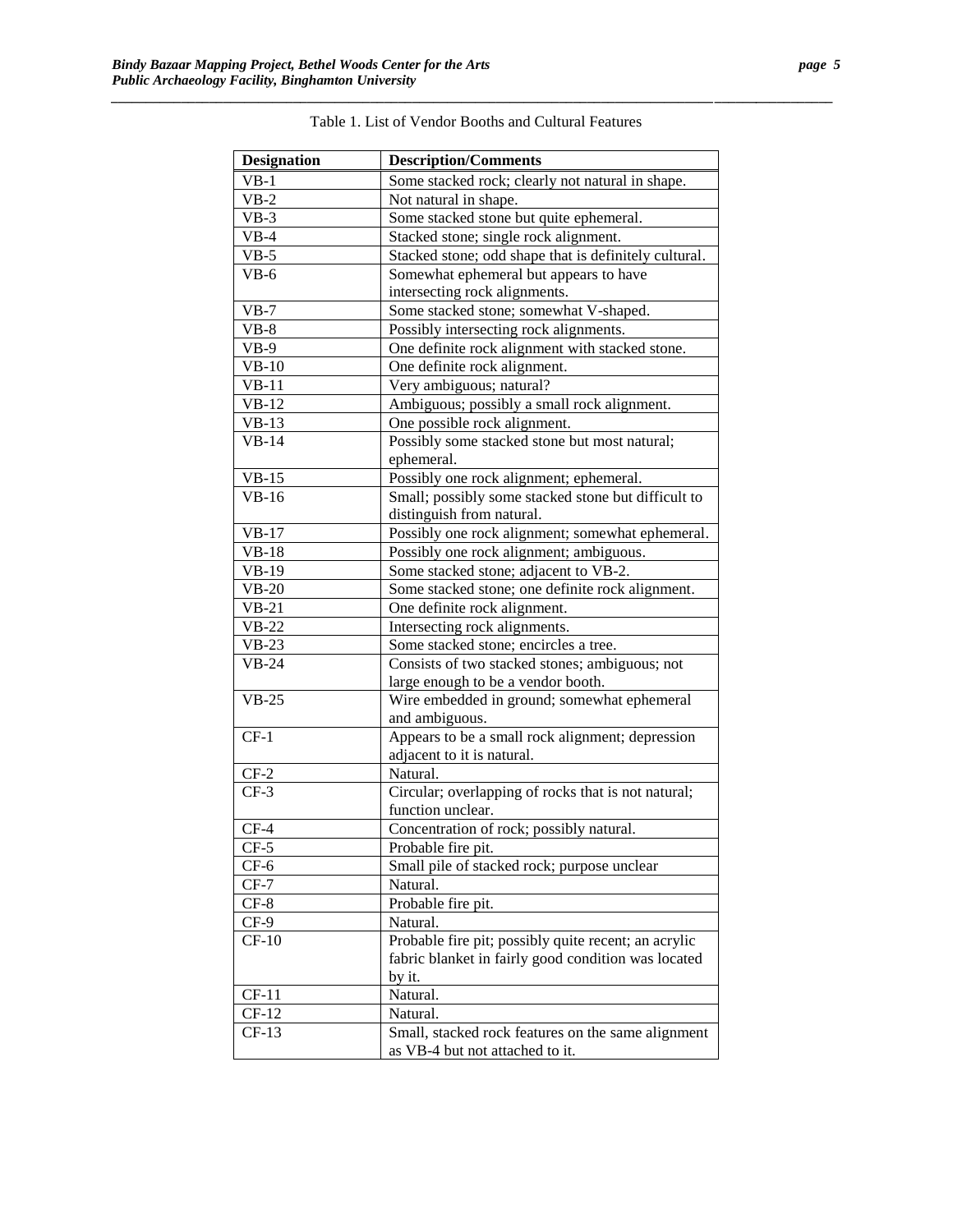Archaeological assessment of surface characteristics of vendor booths and cultural features indicated that six out of the 25 vendor booths defined were somewhat ephemeral and may not be cultural. The map of the Bindy Bazaar area made prior to the Woodstock concert (Figure 3, p. 9) shows 25 vendor booths, but these are not in the same spatial configuration as those defined by the current archaeological research. No other cultural features were identified in this area on the 1969 map and it is possible that some of these post-date Woodstock. The 13 cultural features initially identified included three fire pits, one of which (CF-10) is associated with cultural material that appears to be more recent than Woodstock. There are four other potential cultural features that do not appear to be the result of natural process but their function is unclear. They include small piles of rock. Vendor booths and cultural features with questionable functional characteristics are coded separately on the project map (Figure 4, p. 11).

*\_\_\_\_\_\_\_\_\_\_\_\_\_\_\_\_\_\_\_\_\_\_\_\_\_\_\_\_\_\_\_\_\_\_\_\_\_\_\_\_\_\_\_\_\_\_\_\_\_\_\_\_\_\_\_\_\_\_\_\_\_\_\_\_\_\_\_\_\_\_\_\_\_\_\_\_\_\_\_\_\_\_\_\_\_\_***\_\_\_\_\_\_***\_\_\_\_\_\_\_\_\_\_\_*

### **III. MAPPING PROCESS**

The primary goals of the Bindy Bazaar mapping project were to identify and locate vendor booths and other cultural features, as well as determining their shape and dimensions. The locations and dimensions of all identified vendor booths and cultural features were recorded with a Sokkia total station and mapped in AutoCad LT 2015 (Figure 4, p. 11). Aerial imagery from Esri and OpenStreetMap was used as a base map. The resultant map provides a basis for trail reconstruction and cultural interpretation of this important area within the Woodstock site.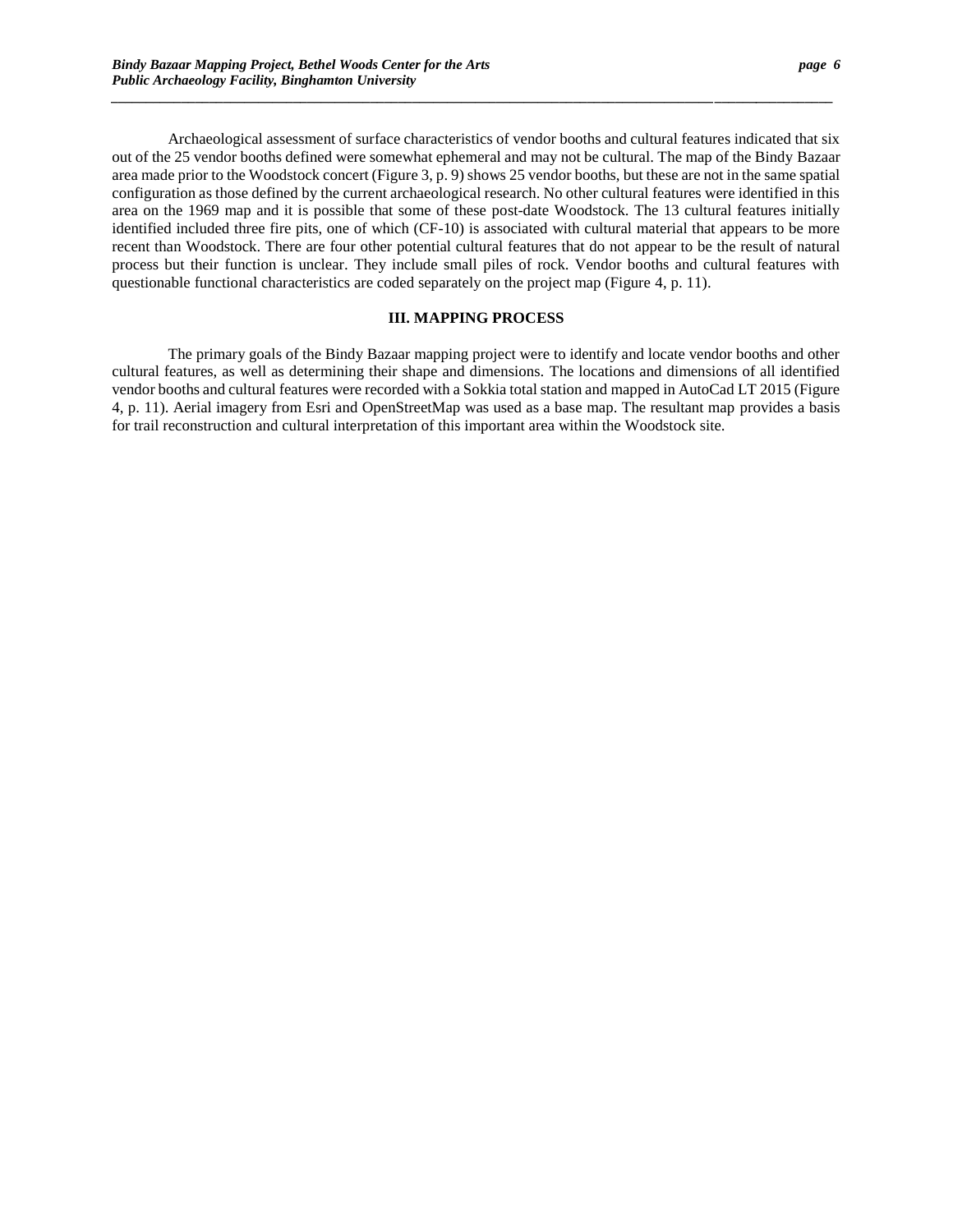

Photo 1. Vendor booth 5, looking northeast (note the stacked stone and definite shape).

<span id="page-8-1"></span><span id="page-8-0"></span>

Photo 2. Vendor booth 10, looking northwest. This is more ephemeral but a rock alignment is visible at center.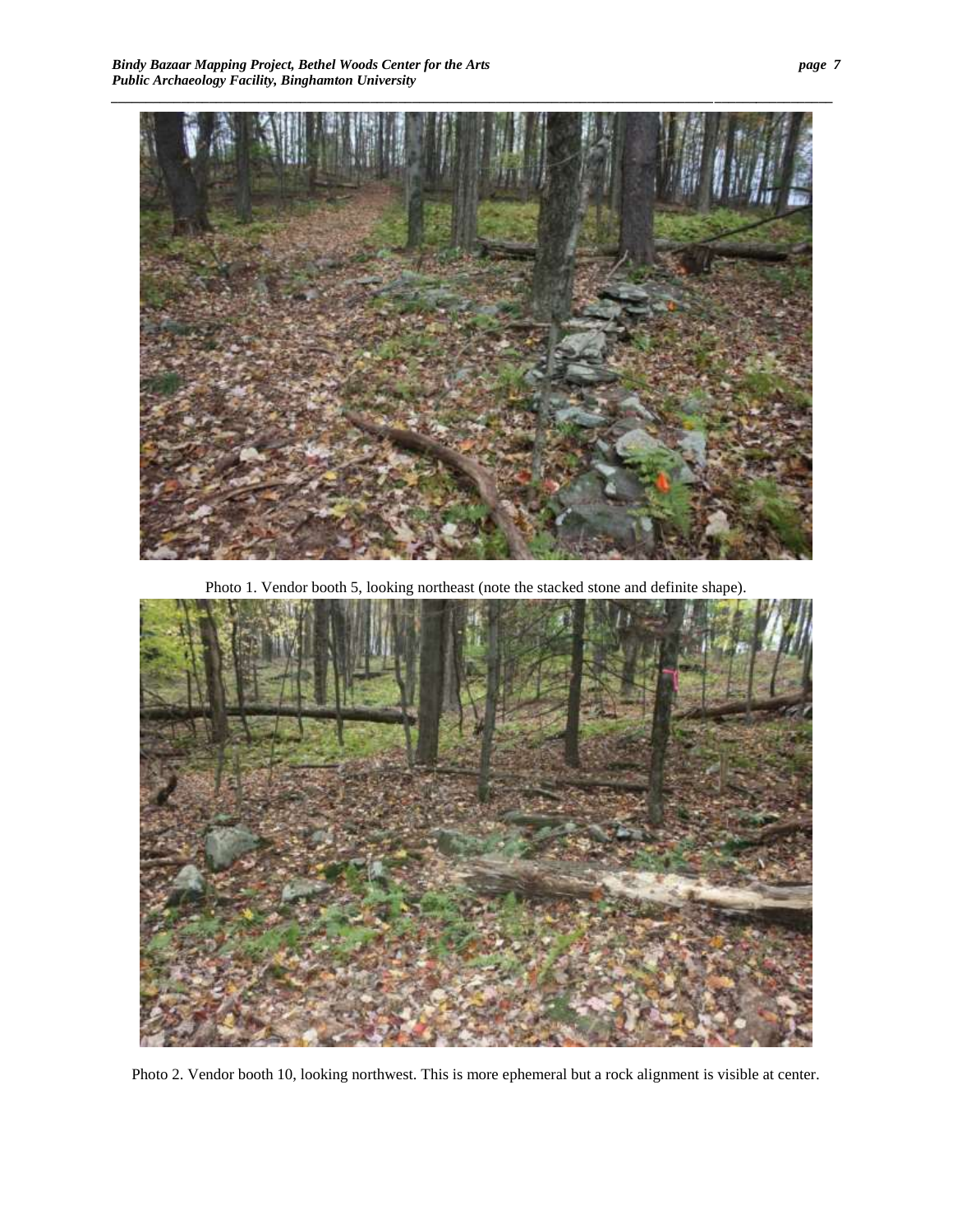

Photo 3. Cultural feature 10, looking south. This is one of the probable fire pits identified.

<span id="page-9-1"></span><span id="page-9-0"></span>

Photo 4. Cultural feature 6, looking south. This is a pile of stacked rocks that does not seem big enough to be a vendor booth but is clearly not natural.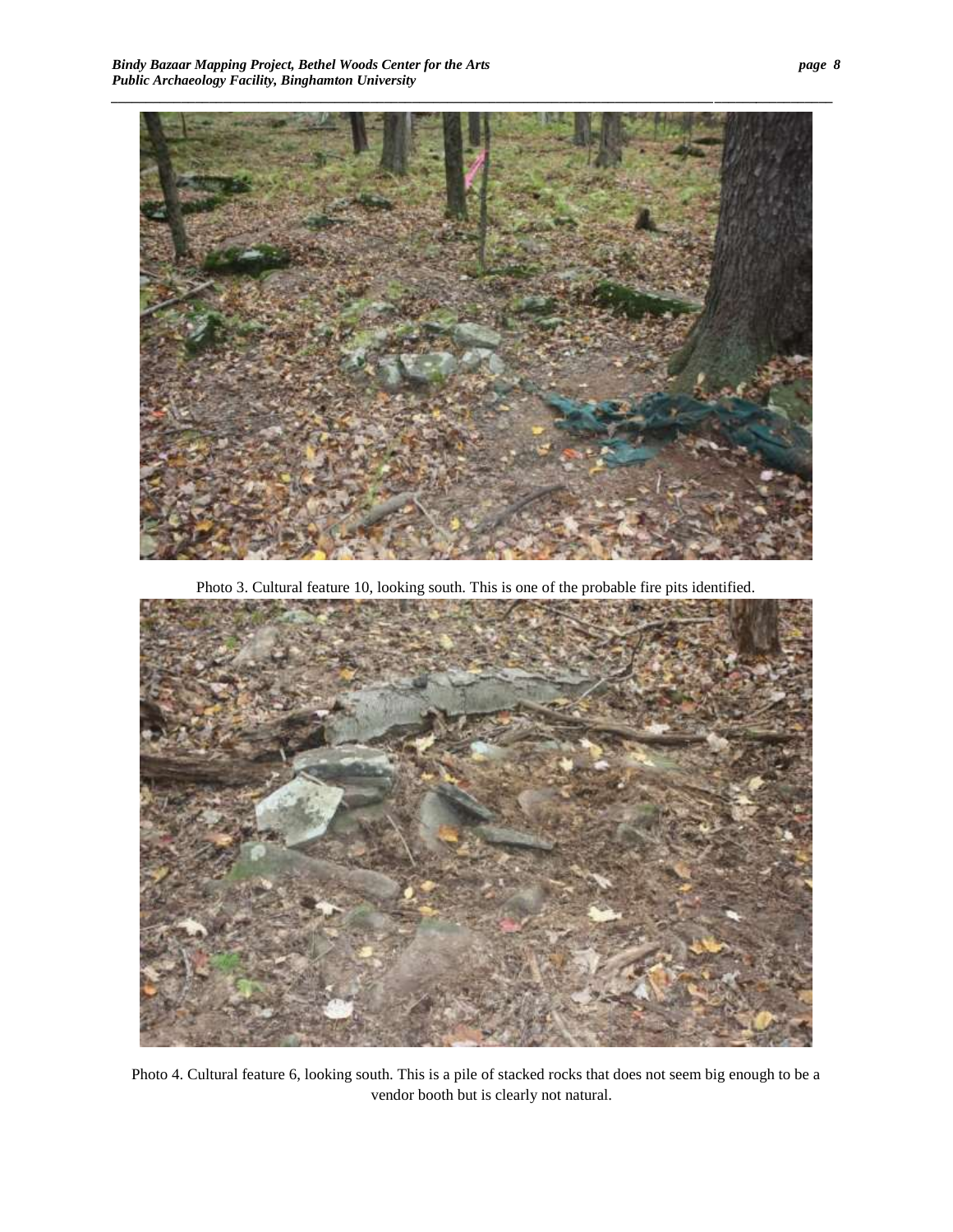

Figure 3. 1969 drawing of the plans for the Bindy Bazaar (Courtesy of the Museum at Bethel Woods).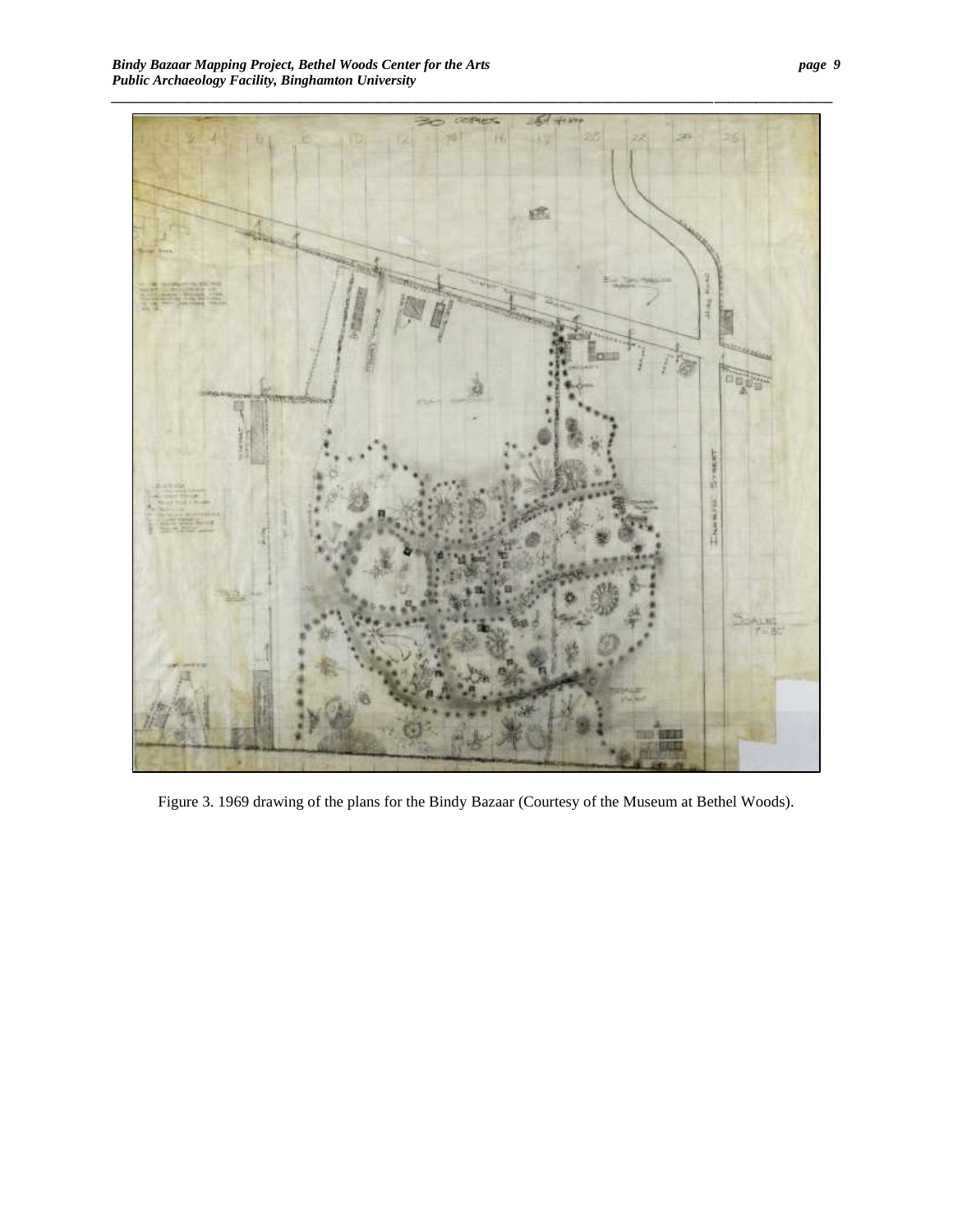## **APPENDIX I: REFERENCES CITED**

*\_\_\_\_\_\_\_\_\_\_\_\_\_\_\_\_\_\_\_\_\_\_\_\_\_\_\_\_\_\_\_\_\_\_\_\_\_\_\_\_\_\_\_\_\_\_\_\_\_\_\_\_\_\_\_\_\_\_\_\_\_\_\_\_\_\_\_\_\_\_\_\_\_\_\_\_\_\_\_\_\_\_\_\_\_\_***\_\_\_\_\_\_***\_\_\_\_\_\_\_\_\_\_\_*

O'Donnell, P. G. DeVries, P. Viteretto, T. Helmkamp, and R. Reese 2015 *Woodstock Festival Grounds Historic Site, Cultural Landscape Report*. Bethel Woods Center for the Arts, Bethel, New York.